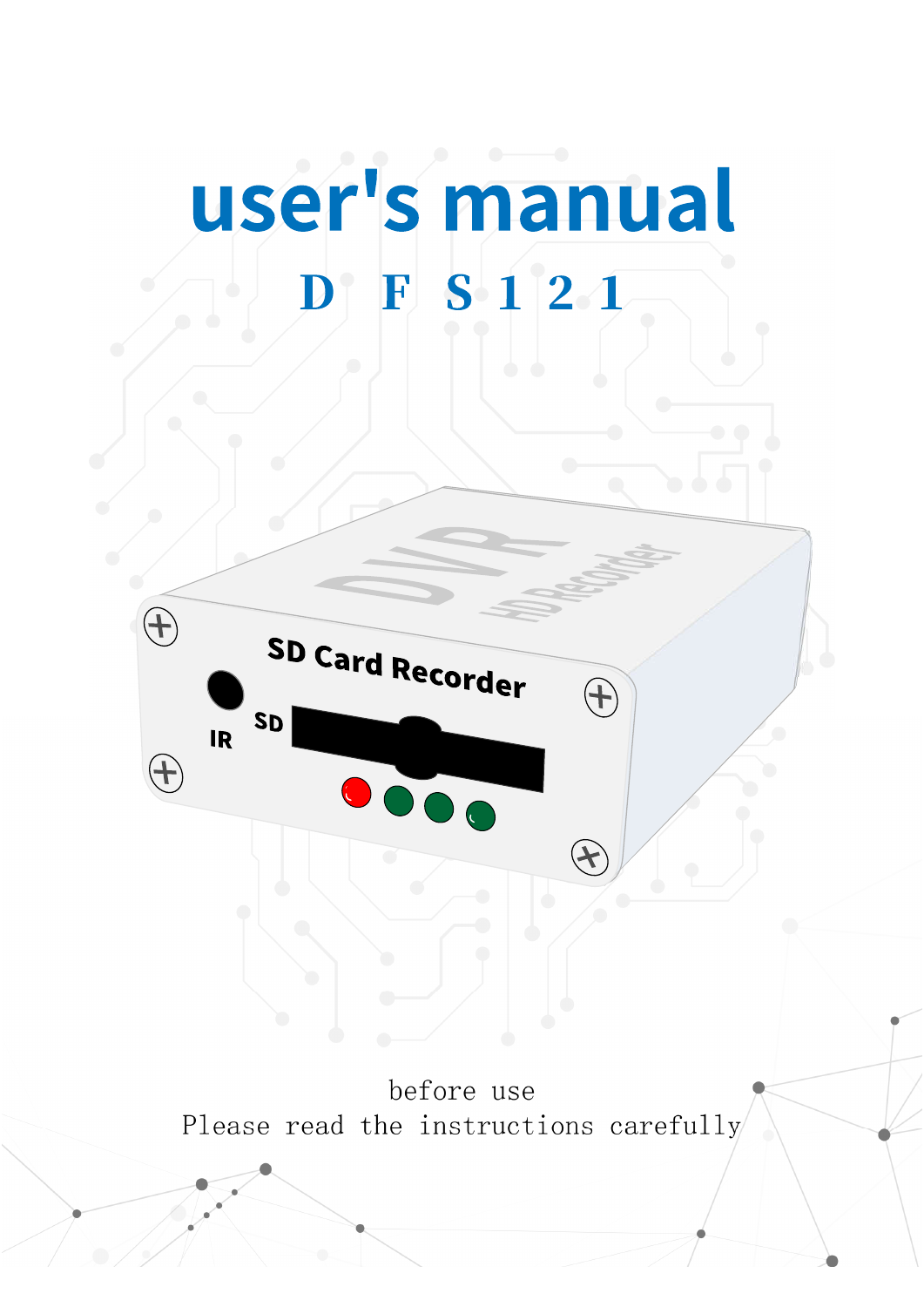

### C O N T E N T S

| $(1, 1)$ Panel details<br>$(1, 2)$ Dimensions<br>$(1.3)$ remote control<br>$(1.4)$ Interface definition                                                                            |
|------------------------------------------------------------------------------------------------------------------------------------------------------------------------------------|
| 2. Software operation<br>$(2.1)$ Menu image interface<br>(2.2) Menu playback interface<br>(2.3) Menu picture playback                                                              |
| (3.1) System settings<br>$(3.2)$ OSD settings<br>$(3.3)$ Save settings/format                                                                                                      |
|                                                                                                                                                                                    |
|                                                                                                                                                                                    |
| $(5.1)$ Recording time/segment setting<br>$(5.2)$ Video frame rate<br>$(5.3)$ Picture quality<br>$(5.4)$ Video settings<br>$(5.5)$ Loop recording settings<br>$(5.6)$ Video format |
| 6. Parameters Table                                                                                                                                                                |

7.problem analysis..................................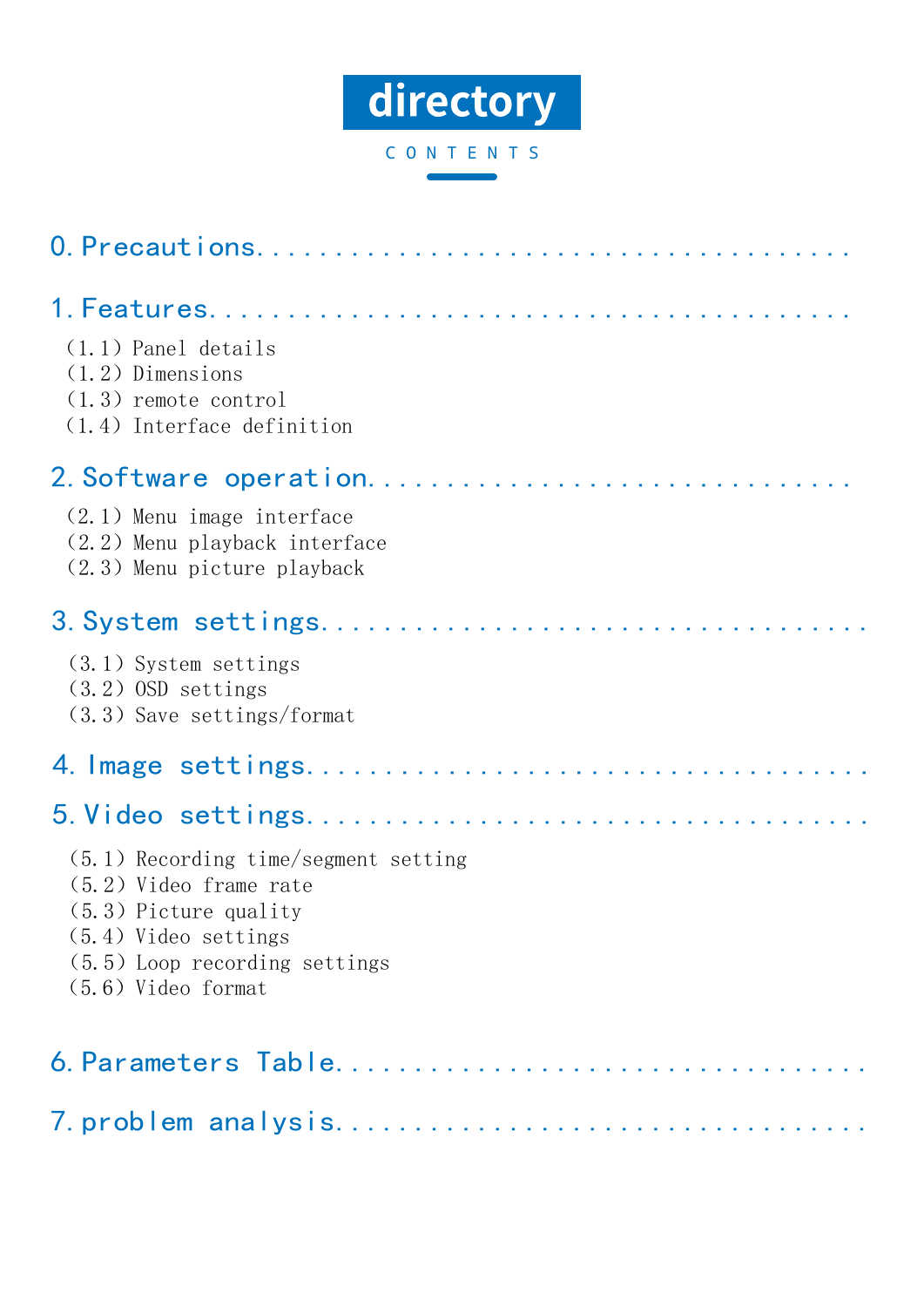## **Precautions**

1. Do not pull out the card during recording

- 2. Please format for the first use
- 3. Please place the device in a dry and ventilated place
- 4. Please use genuine original SD card

5. During the warranty period, if the product is damaged due to human factorsWill not be able to obtain warranty and after-sales service etc..



## **Accessories:**





Remote control $*1$ 

 $AV \text{ line*2}$ 

power cord\*1

说明书\*1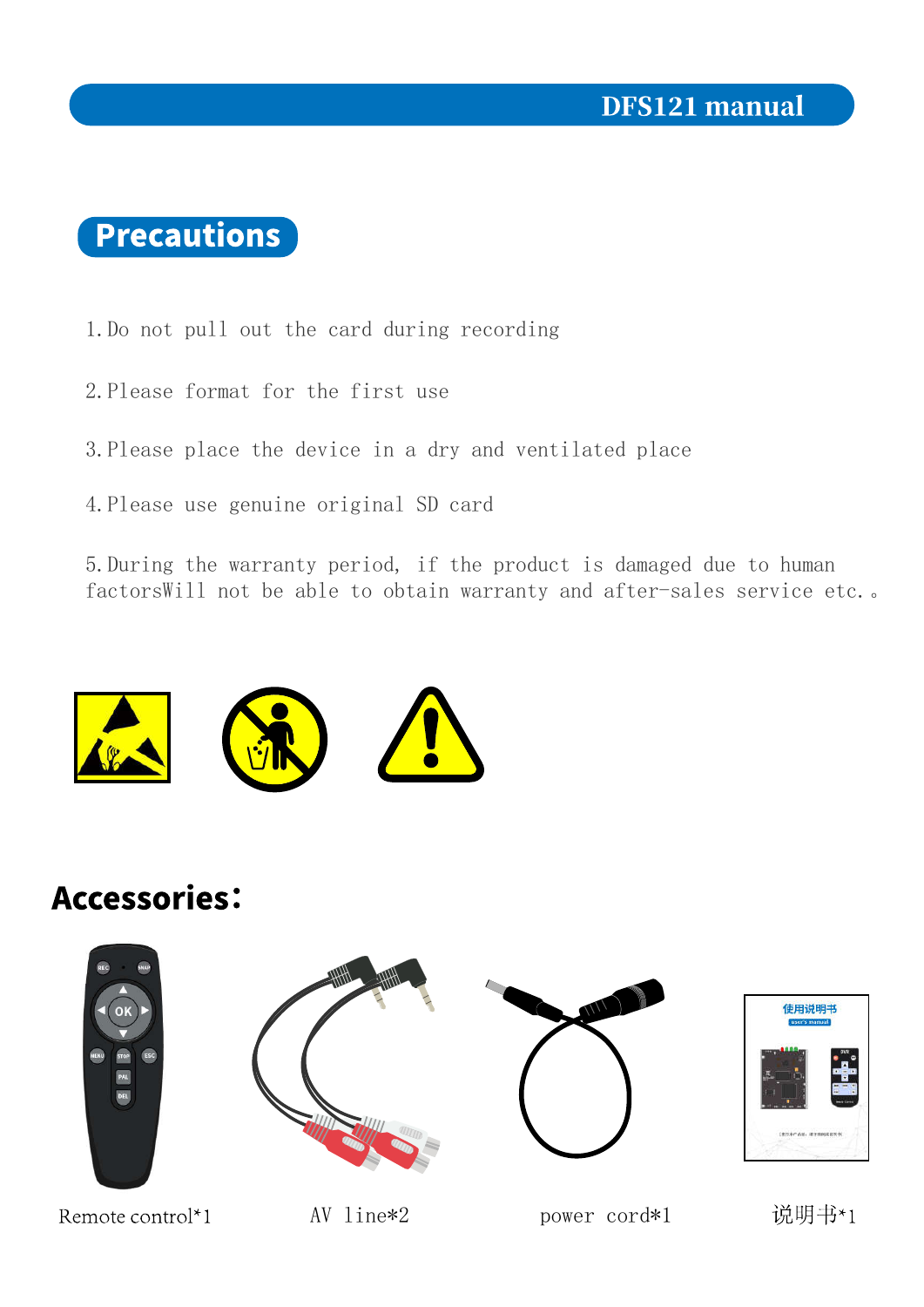## 1. Features

This product uses the most advanced image processing technology to make the output image quality lossless, whether it is in the previewIt is almost equal to the original image quality when the video is played back, which solves the problem that many users use analog cameras as inputThe image quality is seriously degraded after DVR processing. At the same time, we use H265+MP4 video technology to makeVideo files aresmaller in size and have a wider application range, and video files can be played back on various multimedia devices.

## **Product Features**

- Support NTSC PAL camera
- Support H264 H265 image compression technology
- Support up to  $512G$  SD card  $\bullet$
- Support snap during video recording  $\bullet$
- Support SD card upgrade firmware  $\bullet$
- Support remote control operation
- Multi-language support Chinese, English, German, Spanish, Polish, French
- Support MP4 video file format
- Support power failure protection function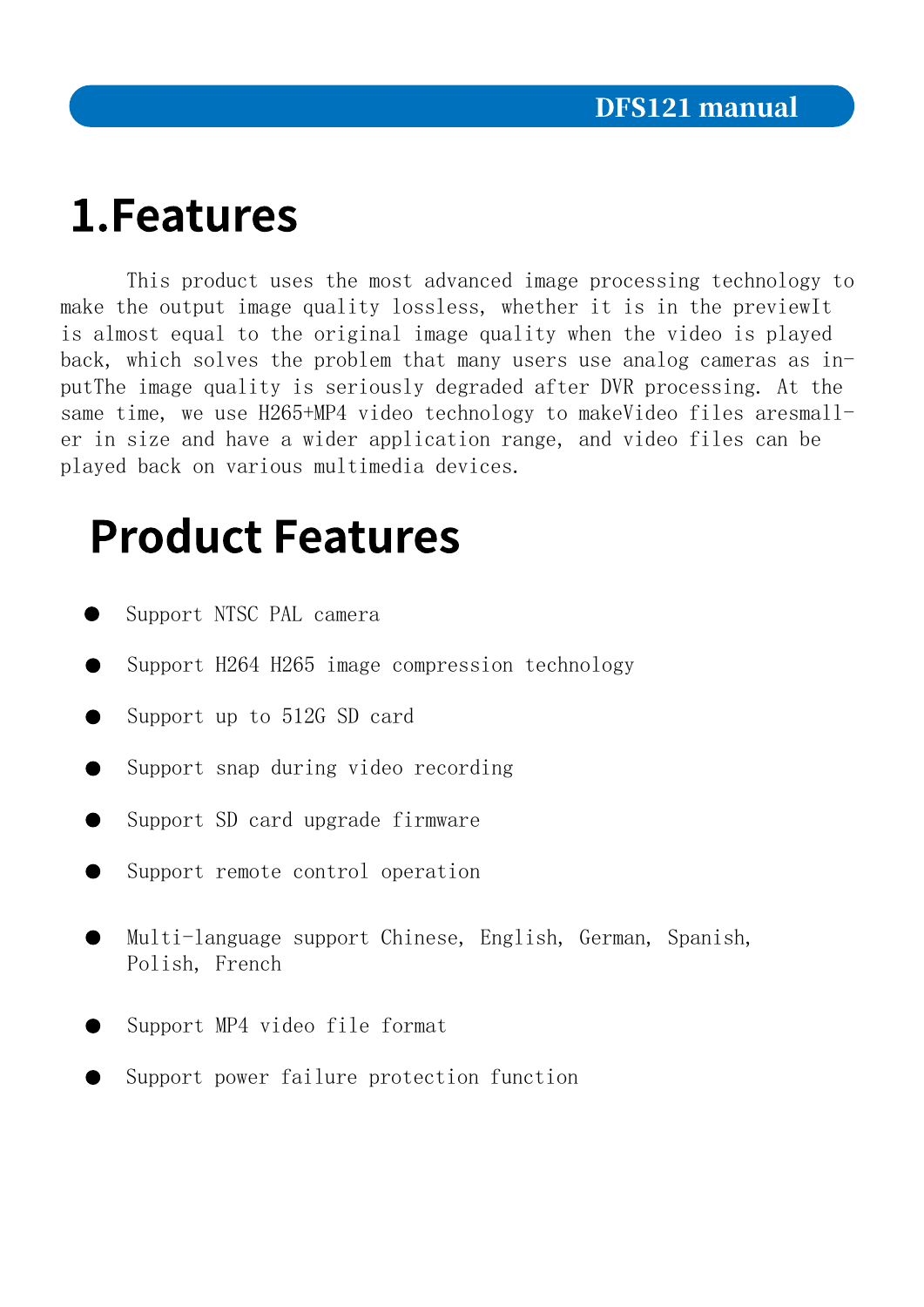## 1.1 Panel details



| Infrared receiver        |
|--------------------------|
| SD card slot             |
| REC light                |
| Video playback indicator |
| SD card indicator        |
| charging indicator       |



| Audio and video input  |
|------------------------|
| Audio and video output |
| Power input 9-30V      |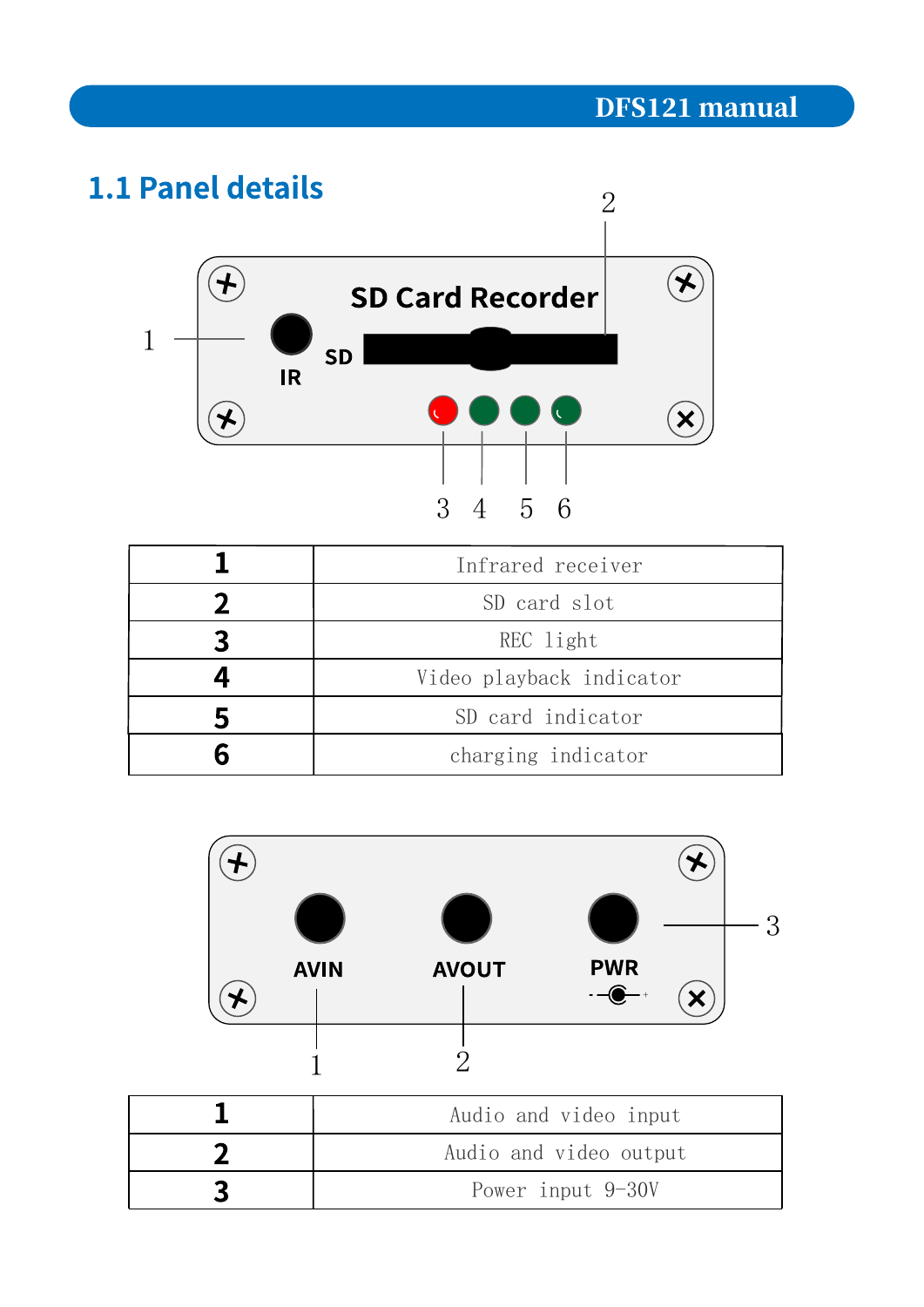## **1.2 Dimensions**



Dimensions:  $5 * 6.7 * 2$  (cm) weight: 75 grams (Host net weight)

For the first use, please format the SD card (FAT32)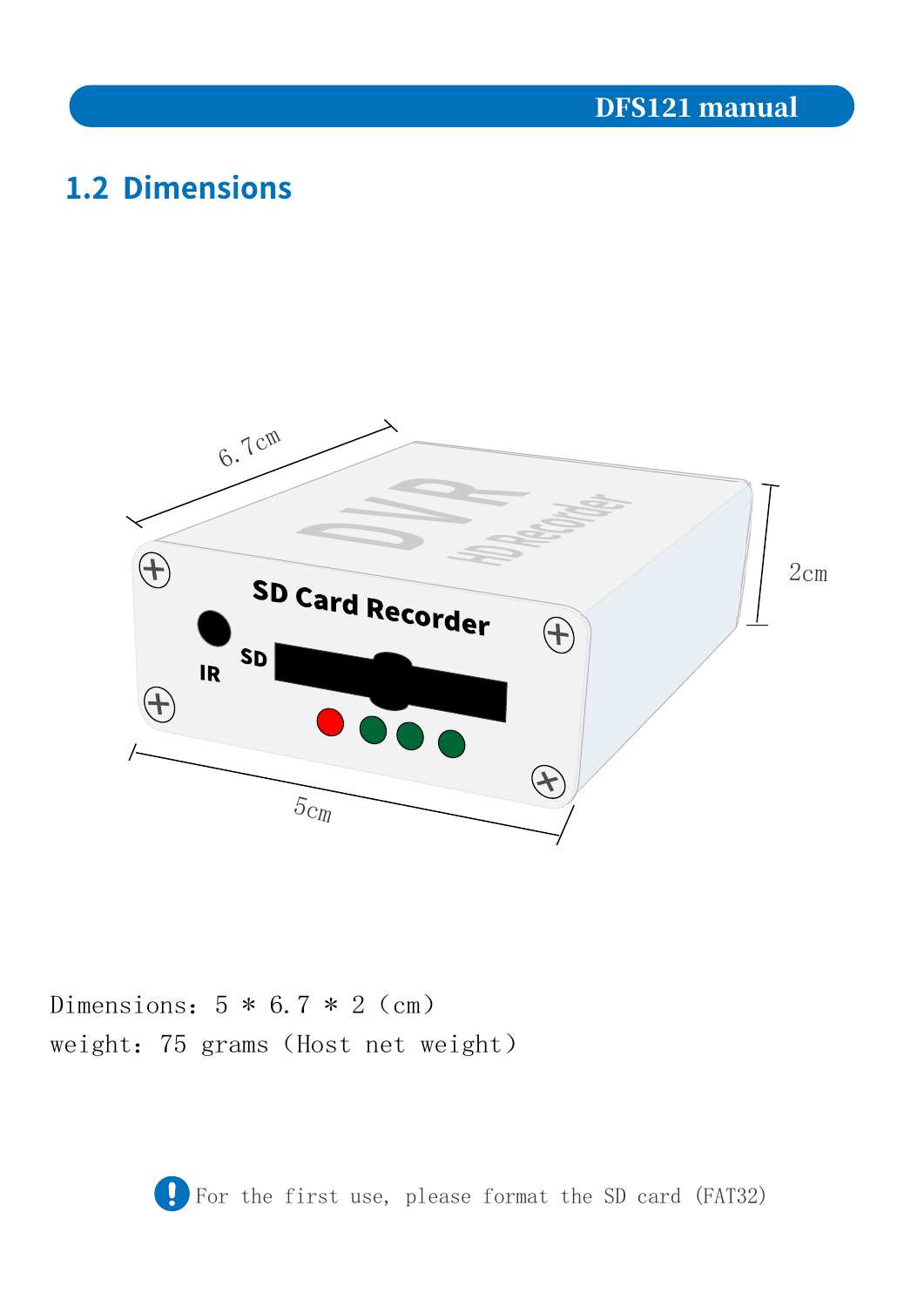## 1.3 remote control

| <b>REC</b><br><b>SNAP</b>          | button      | Operation introduction |
|------------------------------------|-------------|------------------------|
|                                    | <b>REC</b>  | Video button           |
|                                    | (SNAP)      | Take a picture button  |
|                                    |             | Up buttons             |
|                                    |             | down buttons           |
| ESC)<br><b>MENU</b><br><b>STOP</b> |             | right buttons          |
|                                    |             | Left buttons           |
| <b>PAL</b>                         | OK          | Confirm button         |
| <b>DEL</b>                         | <b>ESC</b>  | return key             |
|                                    | <b>DEL</b>  | Delete key             |
|                                    | <b>STOP</b> | Stop button            |
|                                    | MENU        | Menu button            |
|                                    | PLAY        | Play button            |
|                                    |             |                        |

Tips: Q)



In the process of equipment recording, or in the real-time picture state, press the PLAY button Can directly enter the playback file



During video playback, press the left and right buttons to fast forward and rewind



During the playback of the video, press the up and down keys to automatically jump to the next video Or the previous video, which is convenient and quick.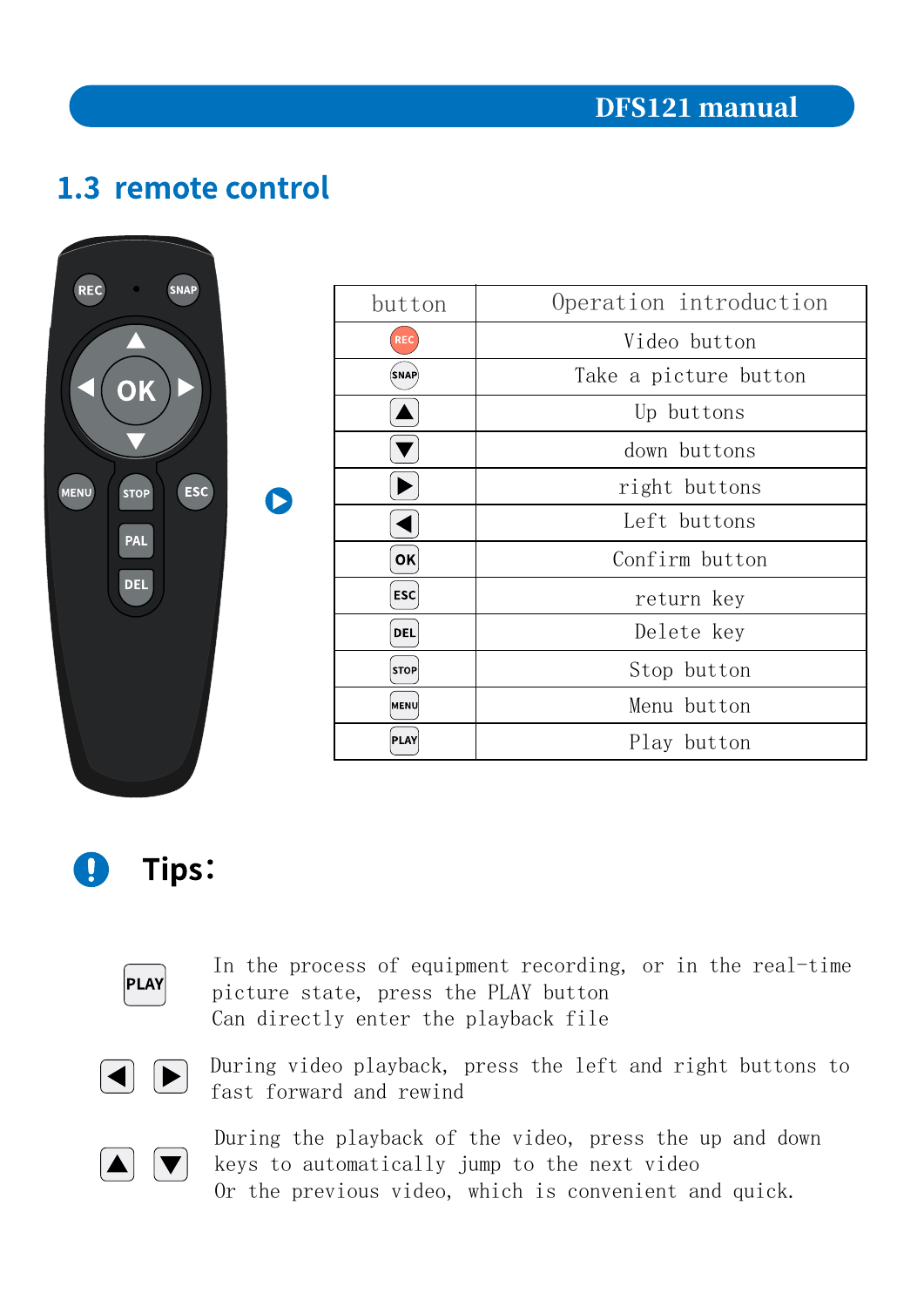## 1.4 Interface definition





Display screen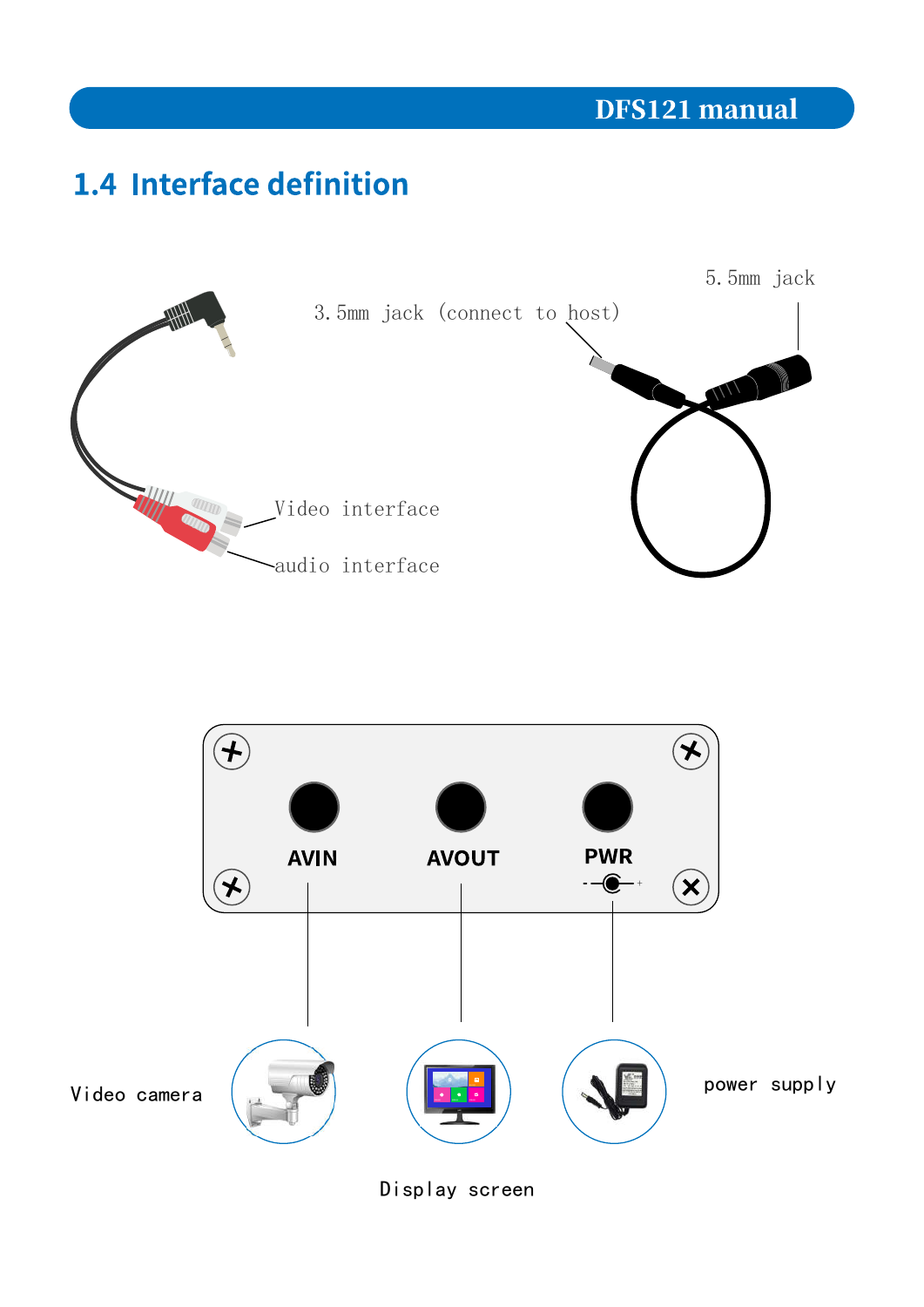## 2. Software icon description

## 2.1 Menu image interface

current time Audio icon  $\bullet$ 20/6/2021/ 10:00:50 **P**  $N(NTSC)$   $P$   $(PAL)$ ❹ SD card display icon  $\blacksquare$ U disk display icon XXXX



This icon indicates failure



1. Please format the SD card for the first use, Format into FAT32 format

2. When the device reads the SD card, The bottom right corner of the screen disappears, If it does not disappear, the reading fails, Need to format it again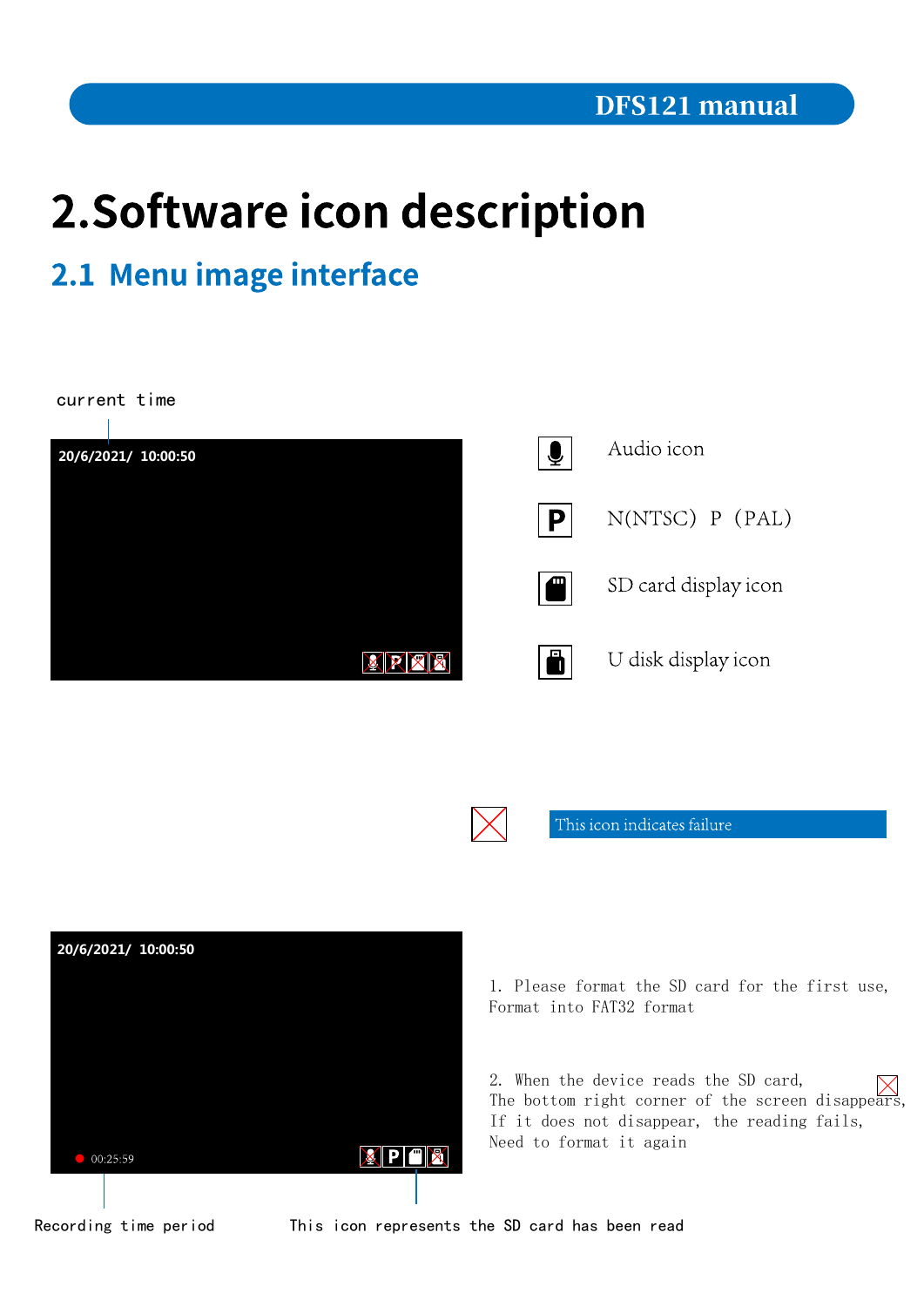

After the device reads the card, press the remote control **REC** 



The lower left corner of the screen during recording  $\bigcirc$  00:25:59 Flashing

If you want to stop recording, click the  $\begin{bmatrix} \mathsf{stop} \end{bmatrix}$  button

 $\begin{array}{c} \begin{array}{c} \begin{array}{c} \end{array} \\ \begin{array}{c} \end{array} \end{array} \end{array}$ 

| <b>REC</b><br><b>SNAP</b>                |             |                        |
|------------------------------------------|-------------|------------------------|
|                                          | button      | Operation introduction |
|                                          | <b>REC</b>  | Video button           |
| Oł                                       | (SNAP)      | Take a picture button  |
|                                          |             | Up buttons             |
|                                          |             | down buttons           |
| <b>ESC</b><br><b>MENU</b><br><b>STOP</b> |             | right buttons          |
| <b>PAL</b>                               |             | Left buttons           |
| <b>DEL</b>                               | OK          | Confirm button         |
|                                          | <b>ESC</b>  | return key             |
|                                          | <b>DEL</b>  | Delete key             |
|                                          | <b>STOP</b> | Stop button            |
|                                          | MENU        | Menu button            |
|                                          | PLAY        | Play button            |
|                                          |             |                        |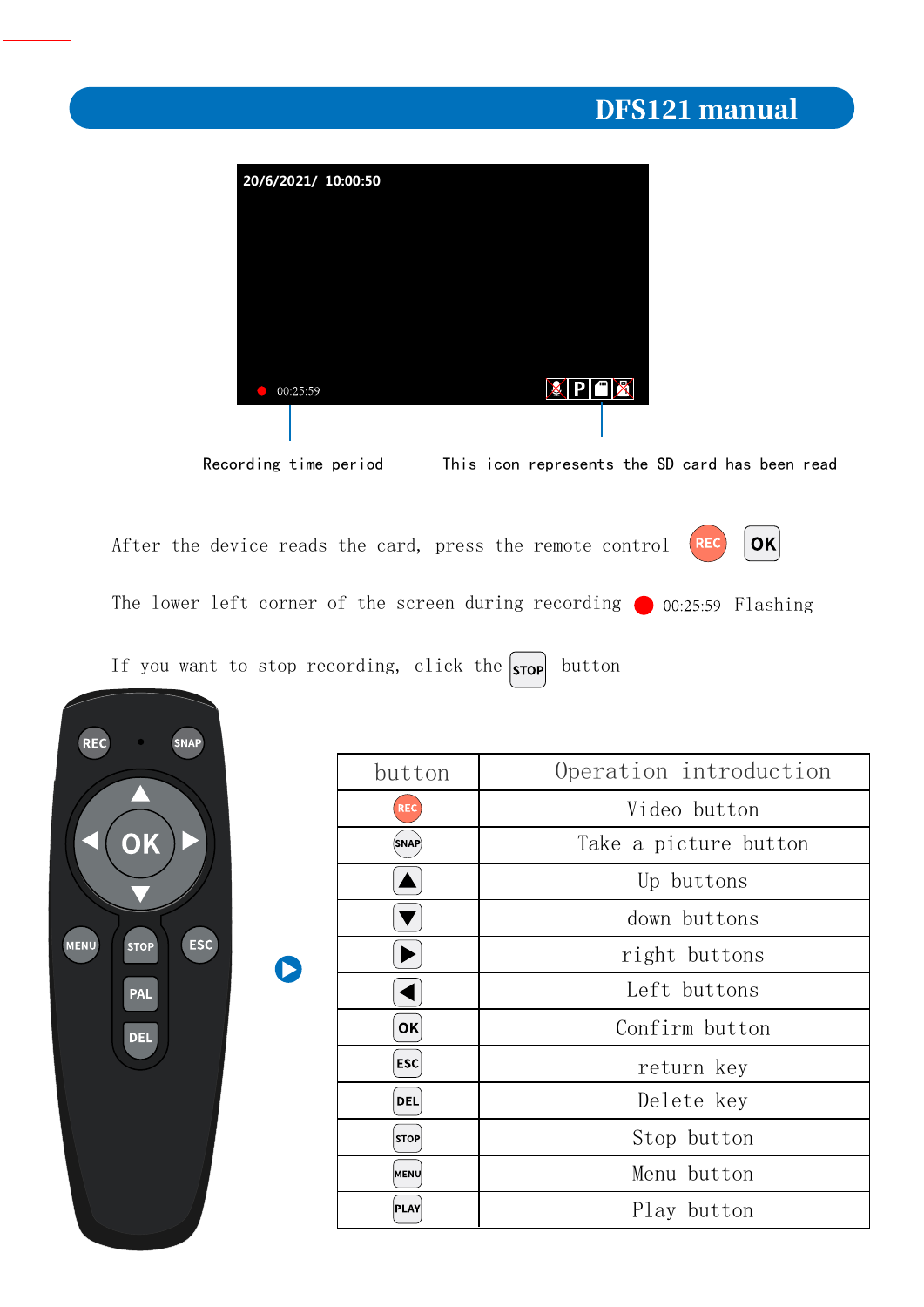### 2.2 Menu playback interface

Tip: In the file list state, O

Press the remote control or key DEL or STOP to delete the current file



1. "MENU" button on the remote controlCan enter directly Menu page to operate

|                 | path:/mnt/extsd/video/ |            |
|-----------------|------------------------|------------|
| $\approx 00001$ | 2021/6/20              | $Dir$ 9.5M |
|                 |                        |            |
|                 |                        |            |
|                 |                        |            |
|                 |                        |            |
|                 |                        |            |
|                 |                        |            |
|                 |                        |            |
|                 |                        |            |
|                 |                        |            |
|                 |                        |            |

2. Click the OK button on the remote controlCan enter the play folder



3. Click the OK button on the remote controlEnter video playback The list can be in accordance with the time periodChoose the video you want to play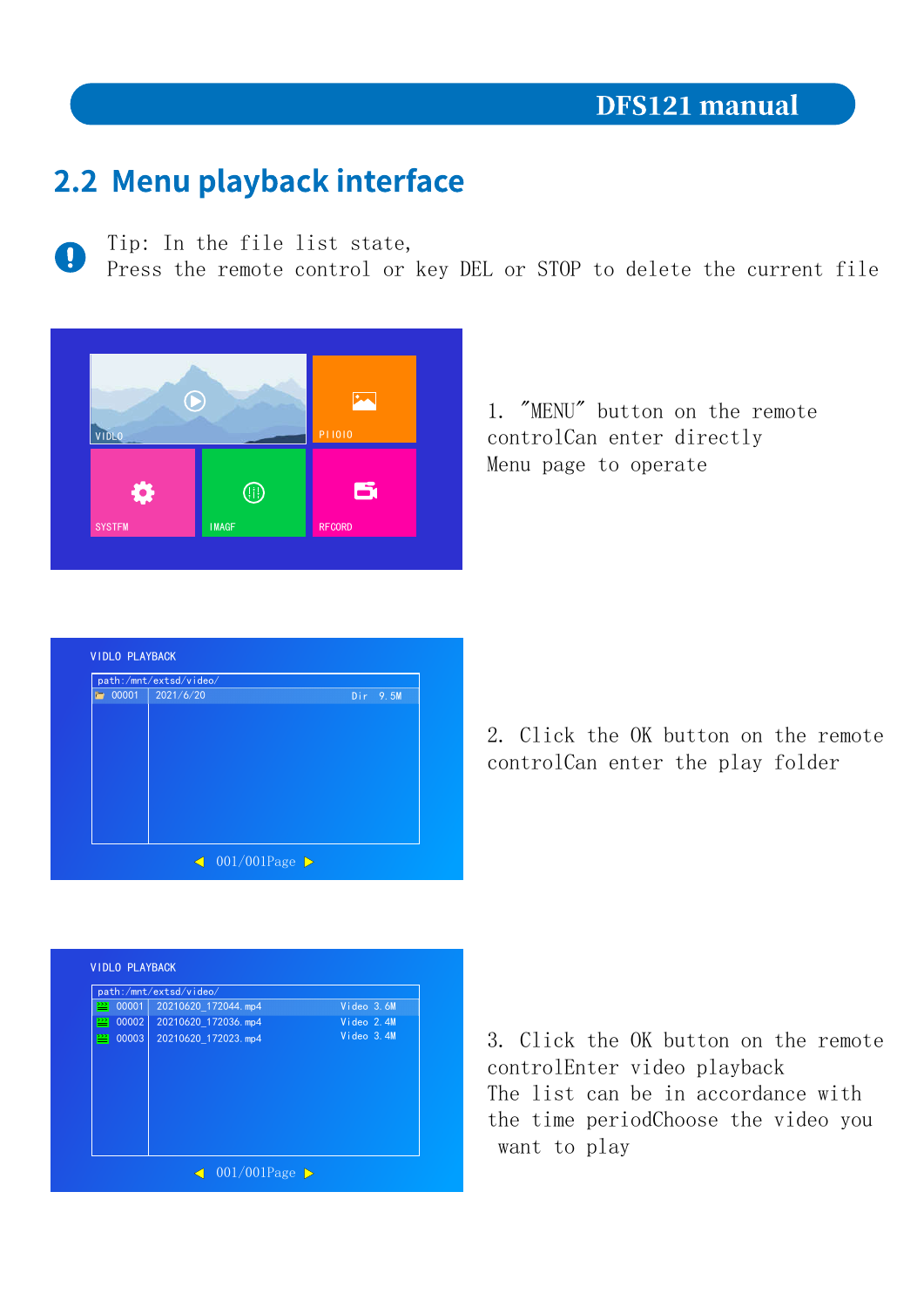

4. Enter the current playback video interface

### We have added shortcut keys during video playback



 $\boldsymbol{\nabla}$ 

#### Preview image

1. Press  $\left[ \text{OK} \right]$  to record directly

- 2. Press the  $\Box$  button to take a photo
- 3. Press the  $[PLAY]$  key to enter directly Playback video interface  $\overline{\text{fsc}}$  return

## In playback mode

- 1. Press  $\Delta$  to play the previous video
- 2. Press  $[\nabla]$  to play the next video
- 3. Press $\bigcap$   $\bigcap$  to fast forward and rewind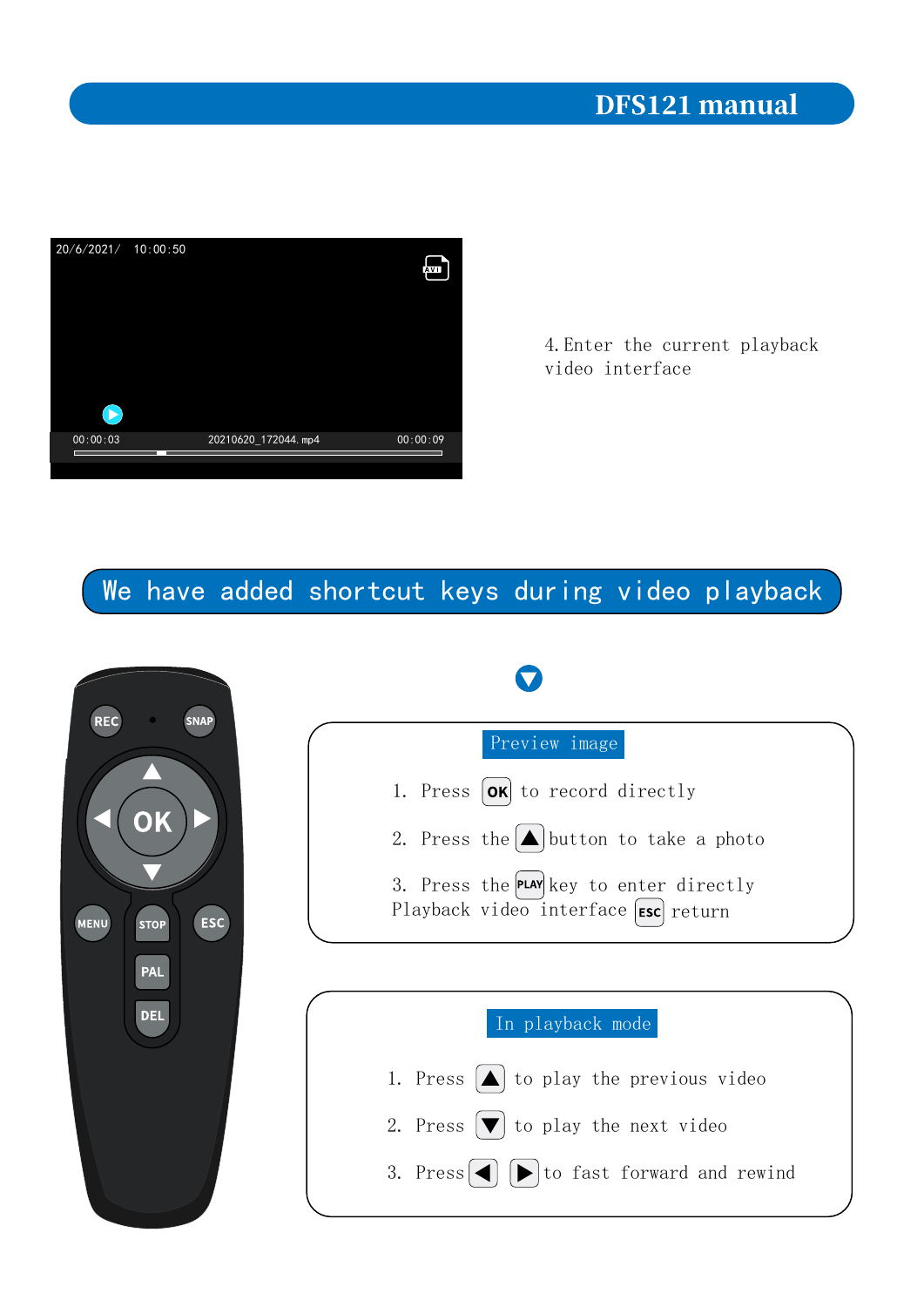## 2.3 Picture playback





File will be stored on SD card Inside the picture folder







3. Press the remote  $\overline{ox}$  button Enter the picture folder

### **DFS121 manual**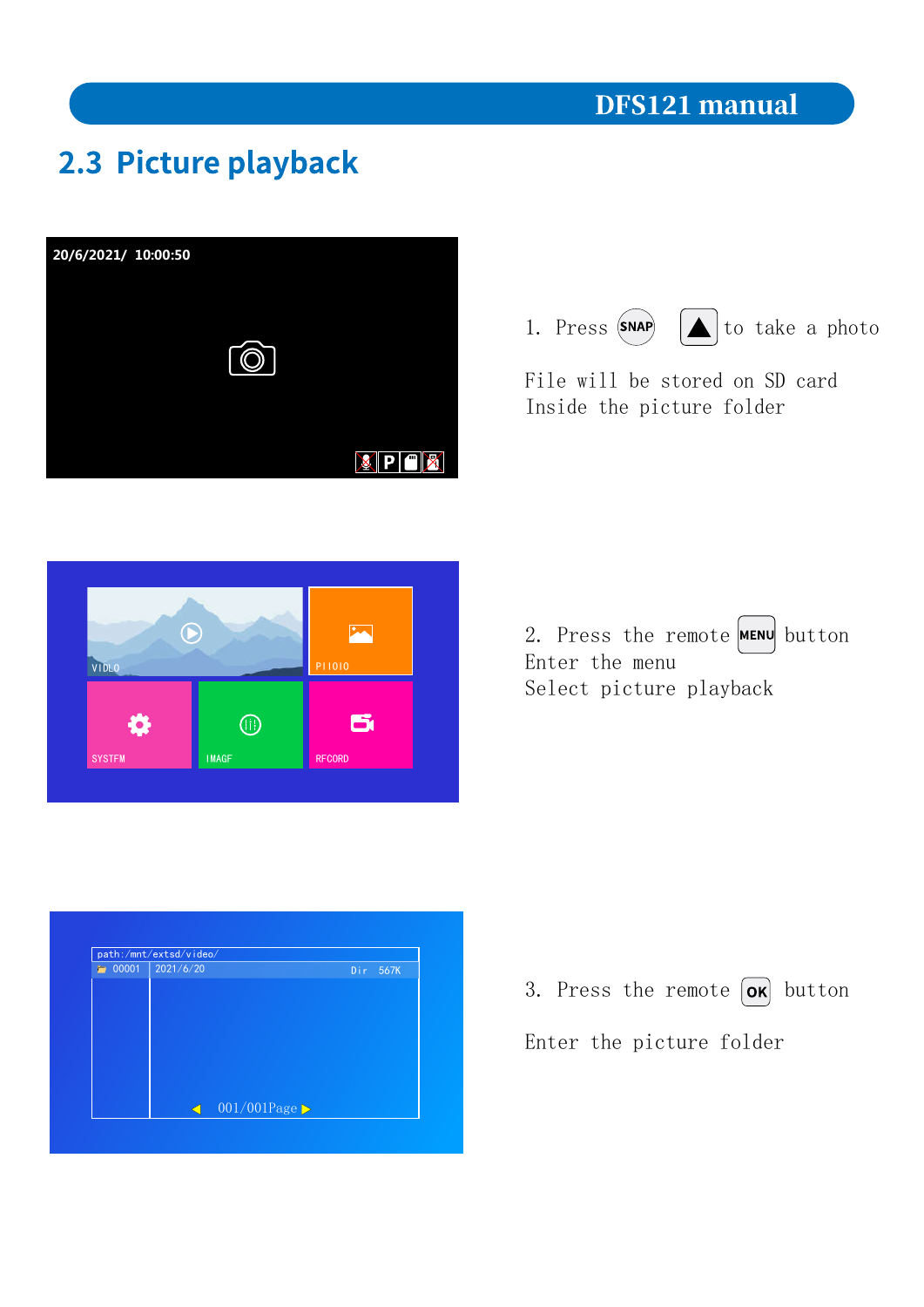## **3. System settings**

## **3.1 System settings**



language settings: Include Chinese/English/German/Spain/Polish/French

Factory settings: This option can be used to restore the factory default settings (operate with caution)

system version: This setting is to view the system software version number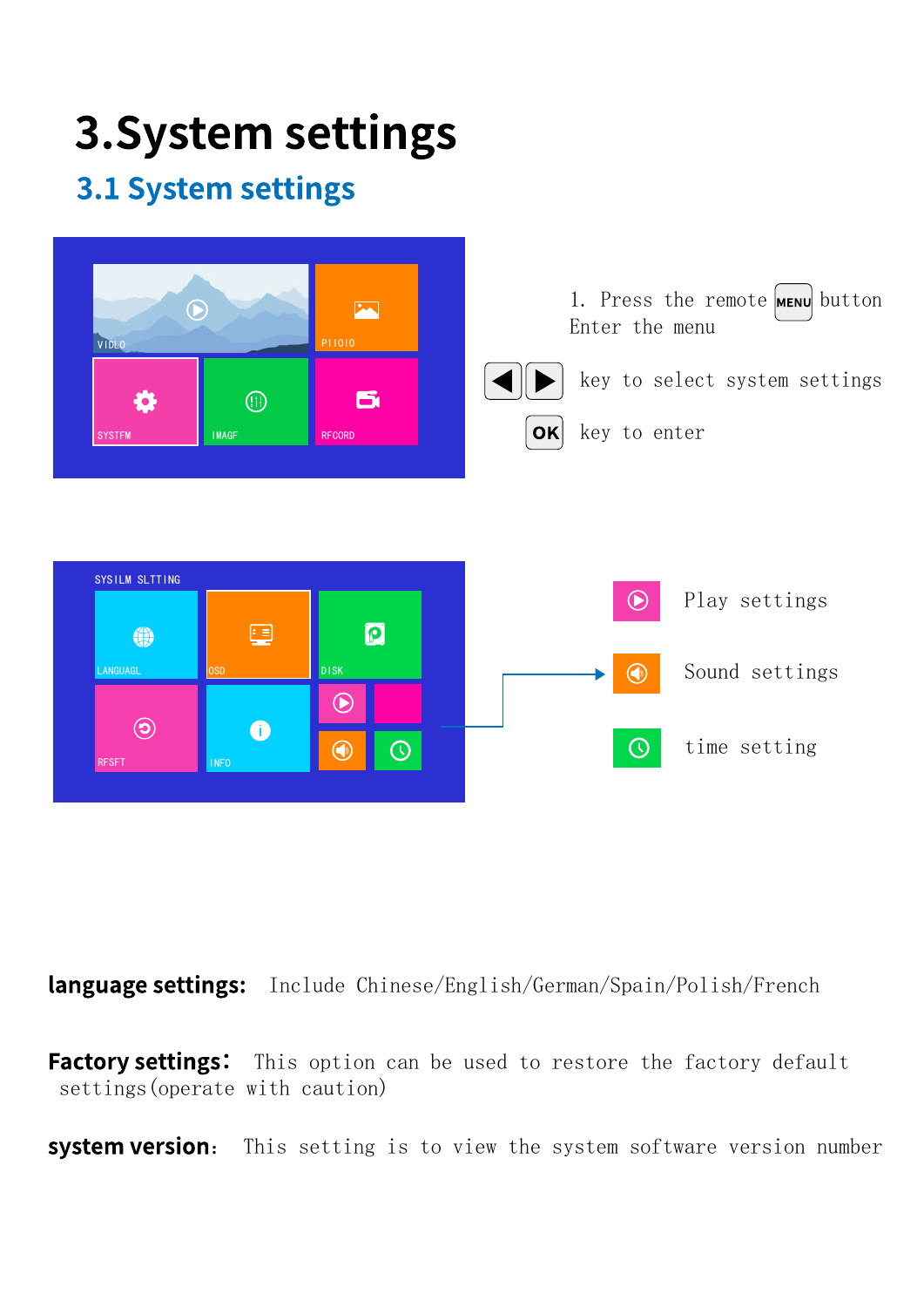## 3.2 OSD settings





Preview: In the real-time preview stateNo watermark on the screen.

Replay: Refers to the playback of video or picturesNo watermark

video: Video file watermark off

picture: Picture file watermark off

#### With and without timestamp

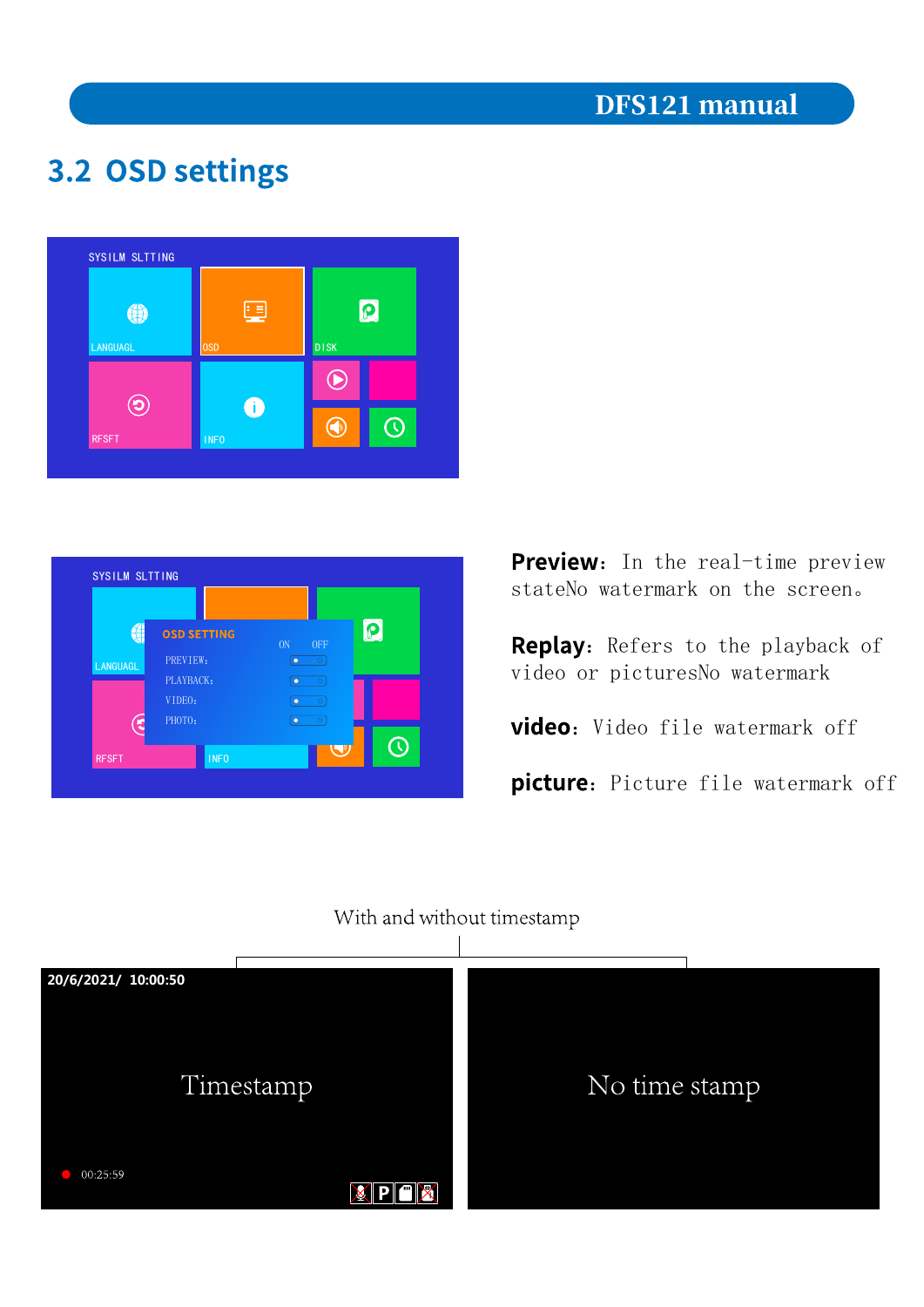## **3.3 Save settings/format**



Storage settings: you can view storage usage Capacity and remaining capacity.



If the device cannot be displayed Storage status, Available through this function Format the storage device.



#### Can't read card and can't record video?

1. Please use a genuine card.

3. If the card is not read, enter "Save Settings" to format

4. For SD cards that have not been used for a long time, please clean the pins of the SD card before inserting it into the device.

4. The card is not read, please restart the device.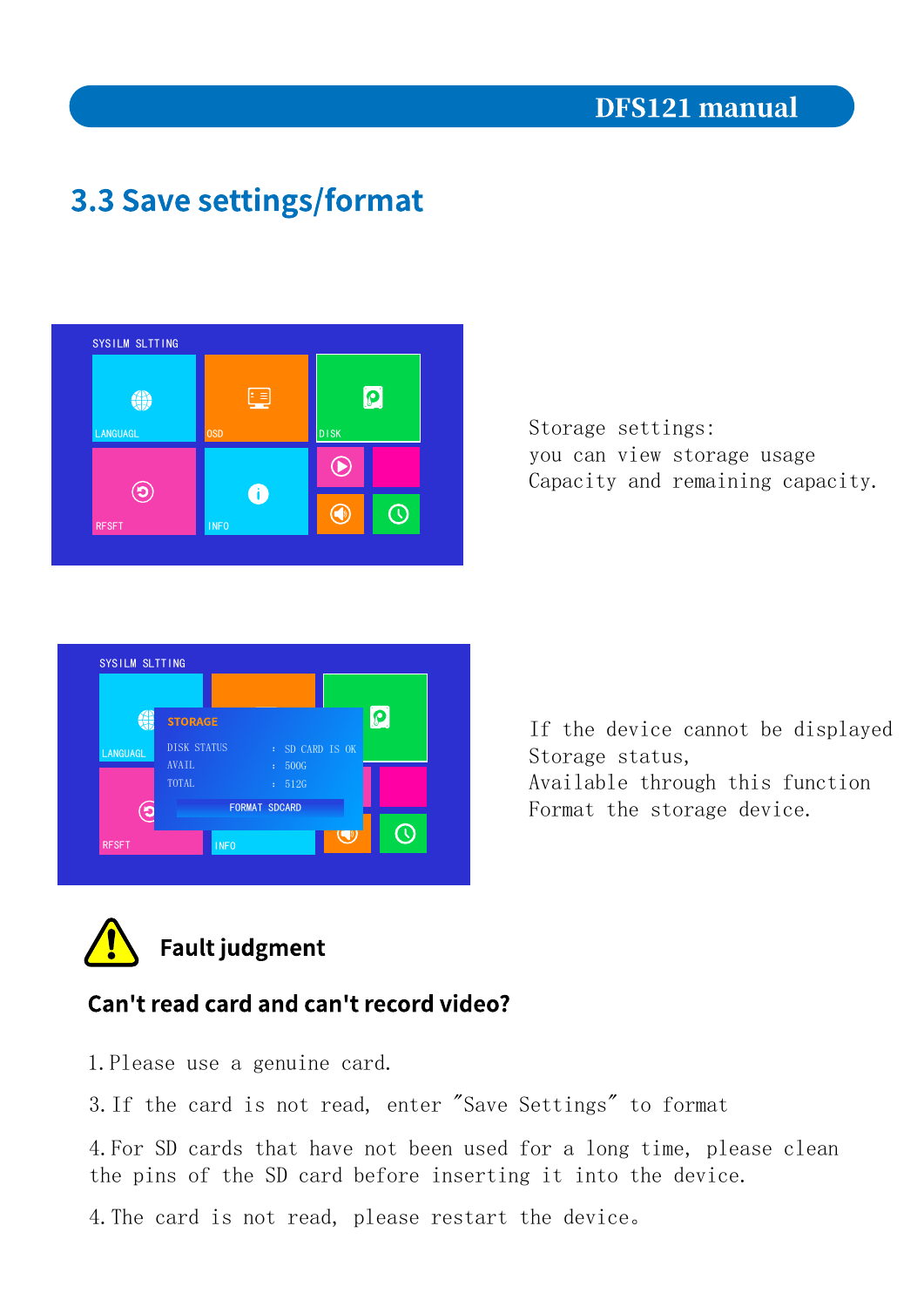## **4. Image settings**



Image setting: through color contrast Brightness adjusts image parameters in real time.



Mirror settings:

After entering the image settings

, the remote control  $\left|\bullet\right|$  key to select

enable or disable, then press  $|\text{esc}|$ keyIt can be automatically saved.

**Chroma:** refers to adjusting the brightness of the screen on the screen to high or low

**Color saturation:** refers to adjusting the color of the screen picture to dark or light

**Contrast:** A measure of comparison between the bright and dark parts of the same picture. The contrast is large, and the picture is very bright in black and white.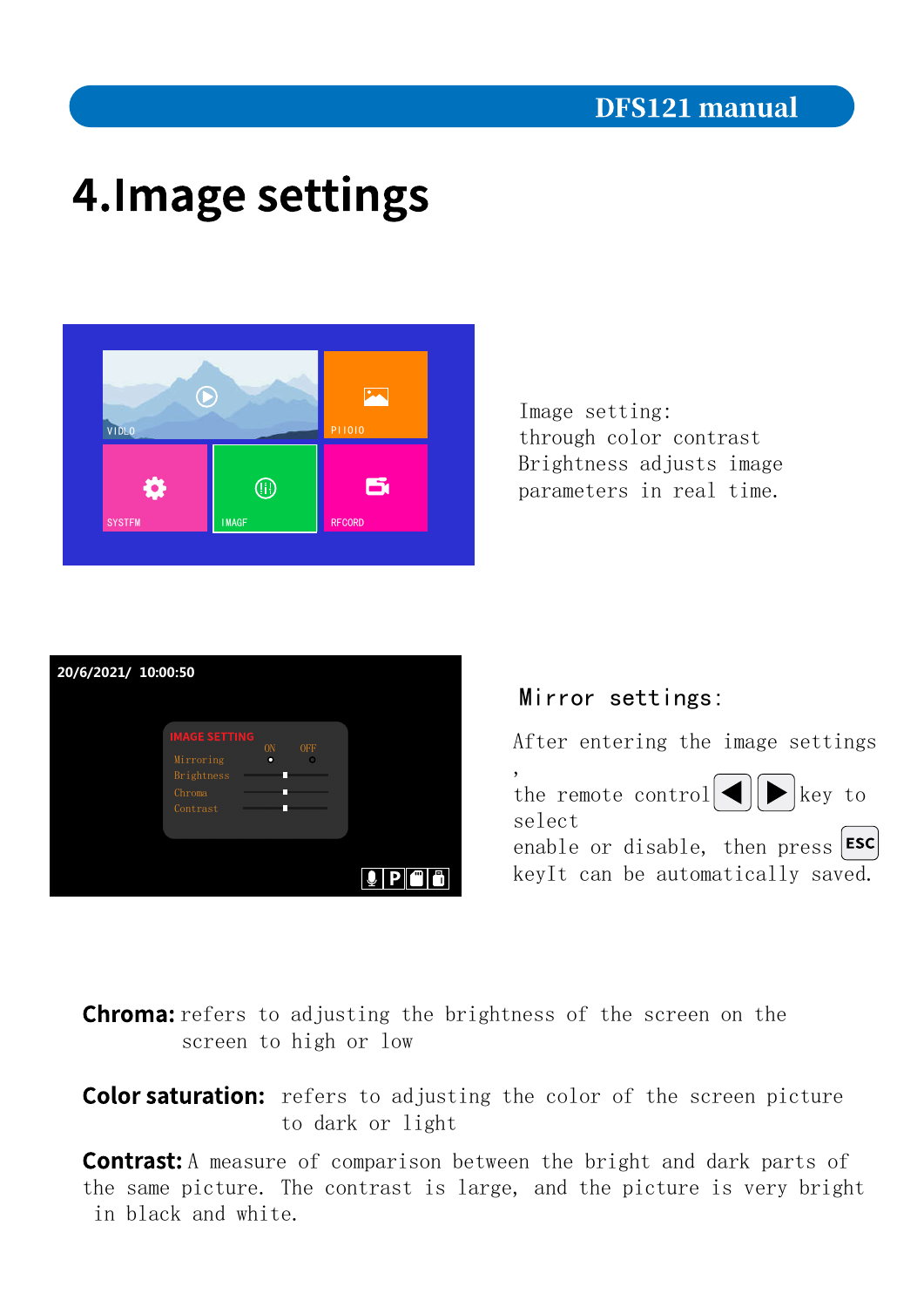## **5. Video settings**

## 5.1 Recording time/segment setting





| <b>VIDEO CLIP TIME</b> | 1 MINUTE                        | ÷                             |
|------------------------|---------------------------------|-------------------------------|
| <b>FRAME RATL</b>      | 1 MINUTE<br>5 MINUTE            |                               |
| <b>VIDEO QUALITY</b>   | 10 MINUTE                       | 15 MINUTE<br><b>30 MINUTE</b> |
| <b>COMPRESS</b>        |                                 |                               |
| PHOTO QUALITY          | 60 MINUTE<br>$\overline{11}$ un |                               |
| <b>RECORD MODE</b>     | <b>MANUAL</b>                   | ÷                             |
| <b>OVERWRITE</b>       | <b>ON</b>                       | ÷                             |
| <b>TV SYSTEM</b>       | <b>PAL</b>                      | ÷                             |

Video packaging time:

Press  $\overline{OR}$  to pop up the option bar, then press  $\overline{\bigodot}$  to select If you want the time period,  $pres[**ok**]$  to confirm and save.

Video packaging time: After this function option bar is expanded,  $1/5/10/15/30/60$  minutes and other time periods, After the settings are saved, the device packs the video files according to this time period, For example: set to 1 minute, then the device will save the video as a video file per 1 minute when recording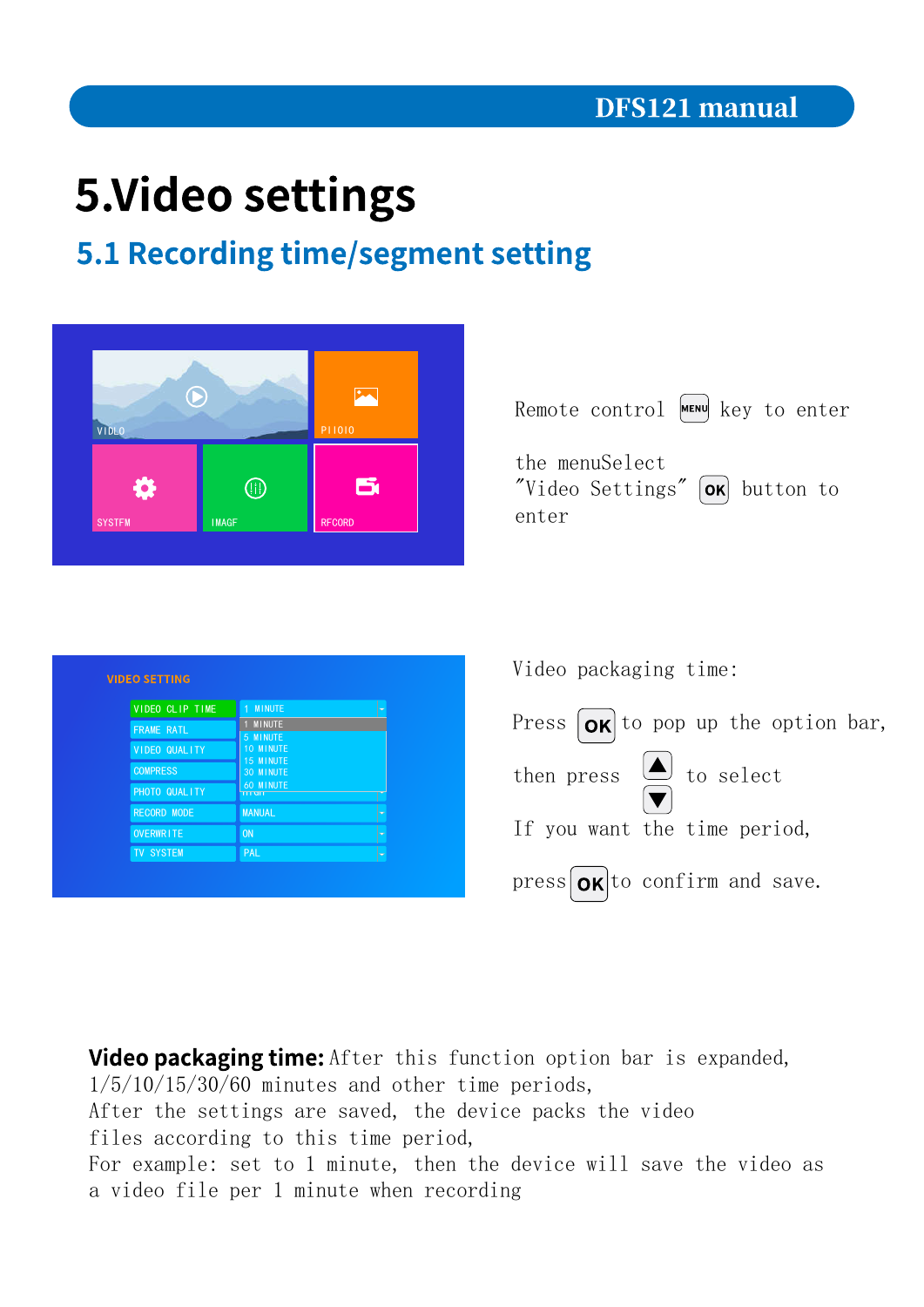## 5.2 Video frame rate

**Video frame rate:** low frame rate video, the advantage of saving storage space, if not necessary, you can press the default setting.

| <b>VIDEO SETTING</b>   |                    |
|------------------------|--------------------|
| <b>VIDEO CLIP TIME</b> | 1 MINUTE           |
| <b>FRAME RATL</b>      | NTSC30FPS/PAL25FPS |
| VIDEO QUALITY          | NTSC30FPS/PAL25FPS |
| <b>COMPRESS</b>        | 15FPS<br>5FPS      |
| PHOTO QUALITY          | <b>HIGH</b>        |
| <b>RECORD MODE</b>     | <b>MANUAL</b>      |
| <b>OVERWRITE</b>       | ON                 |
| <b>TV SYSTEM</b>       | <b>PAL</b>         |

Video frame rate:

Press  $\left[\frac{\partial K}{\partial t}\right]$  to pop up the option bar, then press  $\begin{array}{|c|c|c|}\n\hline\n\end{array}$  to select If you want the time period,

 $pres[**OK**]$  to confirm and save.

## **5.2 录像画质**

| <b>VIDEO SETTING</b> |                             |
|----------------------|-----------------------------|
| VIDEO CLIP TIME      | 1 MINUTE                    |
| <b>FRAME RATL</b>    | NTSC30FPS/PAL25FPS          |
| VIDEO QUALITY        | <b>HIGH</b>                 |
| <b>COMPRESS</b>      | HIGH                        |
| PHOTO QUALITY        | <b>MIDDLL</b><br><b>LOW</b> |
| <b>RECORD MODE</b>   | <b>MANUAL</b>               |
| <b>OVERWRITE</b>     | ON                          |
| <b>TV SYSTEM</b>     | PAL                         |

Video quality: High/medium/low, three modes

## 5.3 视频压缩格式

| <b>VIDEO SETTING</b> |                    |
|----------------------|--------------------|
| VIDEO CLIP TIME      | 1 MINUTE           |
| <b>FRAME RATL</b>    | NTSC30FPS/PAL25FPS |
| VIDEO QUALITY        | HIGH               |
| <b>COMPRESS</b>      | H. 264             |
| PHOTO QUALITY        | H. 264<br>H. 265   |
| <b>RECORD MODE</b>   | <b>MANUAL</b>      |
| <b>OVERWRITE</b>     | <b>ON</b>          |
| <b>TV SYSTEM</b>     | <b>PAL</b>         |

Video compression method: H.  $264$ /H.  $265$  two compression methods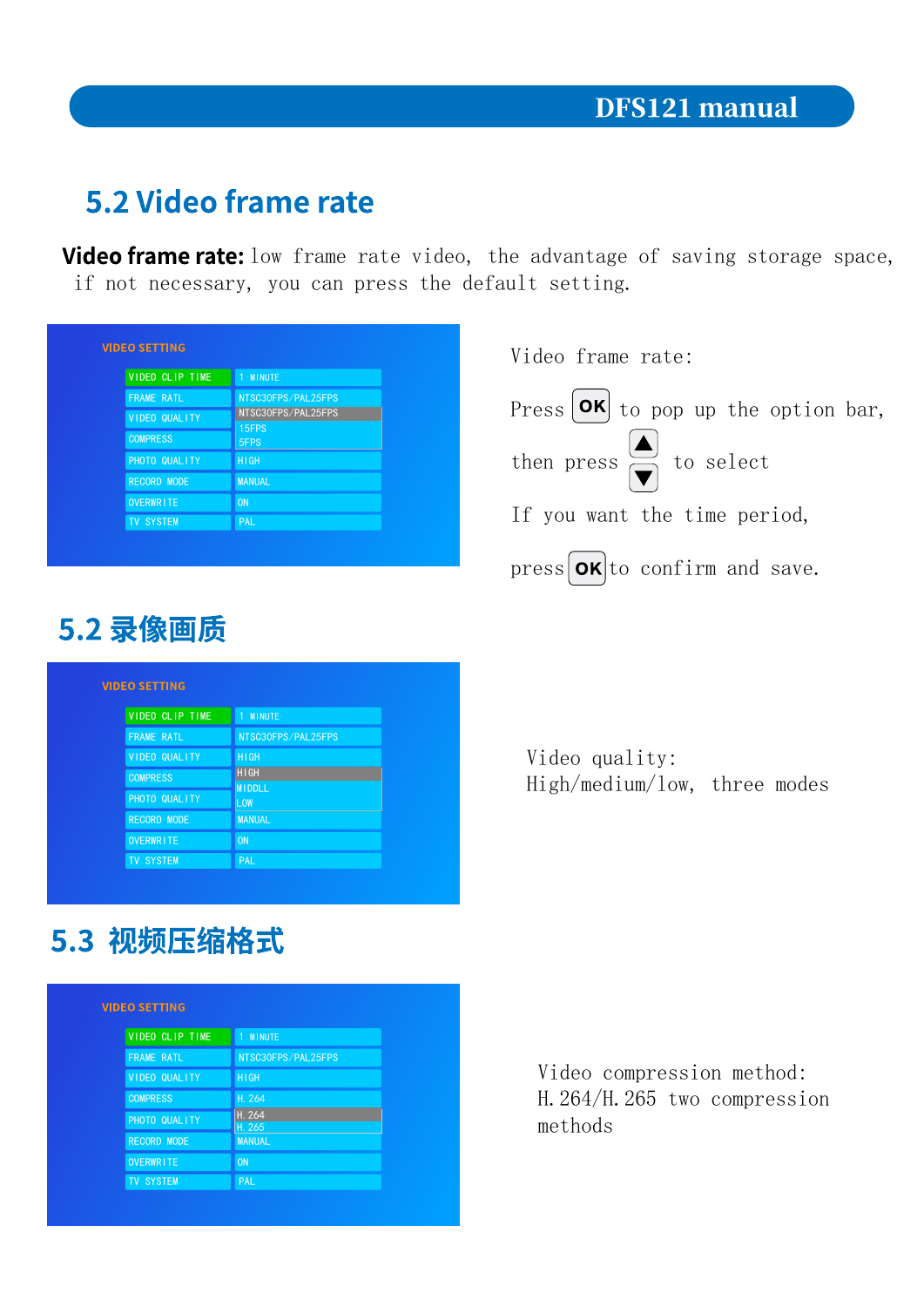### **5.3 Picture quality**

High/medium/low, three modes, the higher the picture quality, the clearer the picture..

| <b>VIDEO SETTING</b> |                      |
|----------------------|----------------------|
| VIDEO CLIP TIME      | 1 MINUTE             |
| <b>FRAME RATE</b>    | NTSC30FPS/PAL25FPS   |
| VIDEO QUALITY        | <b>HIGH</b>          |
| <b>COMPRESS</b>      | H. 264               |
| PHOTO QUALITY        | <b>HIGH</b>          |
| <b>RECORD MODE</b>   | <b>HIGH</b>          |
| <b>OVERWRITE</b>     | <b>MIDDLL</b><br>LOW |
| <b>TV SYSTEM</b>     | <b>PAL</b>           |

Picture quality: High/medium/low, three modes

## **5.4 Video settings**

| <b>VIDEO SETTING</b> |                                  |
|----------------------|----------------------------------|
| VIDEO CLIP TIME      | 1 MINUTE                         |
| <b>FRAME RATE</b>    | NTSC30FPS/PAL25FPS               |
| VIDEO QUALITY        | <b>HIGH</b>                      |
| <b>COMPRESS</b>      | H. 264                           |
| PHOTO QUALITY        | <b>HIGH</b>                      |
| <b>RECORD MODE</b>   | <b>MANUAL</b>                    |
| <b>OVERWRITE</b>     | <b>MANUAL</b><br><b>POWFR UP</b> |
| <b>TV SYSTEM</b>     | <b>PAL</b>                       |

Video mode: Manual recording/automatic recording: Set up manual recording Need to use buttons, etc. Power-on video: when the device is t urned on Automatically record

## **5.5 Loop recording settings**

| <b>VIDEO SETTING</b>   |                    |  |
|------------------------|--------------------|--|
| <b>VIDEO CLIP TIME</b> | 1 MINUTE           |  |
| <b>FRAME RATE</b>      | NTSC30FPS/PAL25FPS |  |
| <b>VIDEO QUALITY</b>   | <b>HIGH</b>        |  |
| <b>COMPRESS</b>        | H. 264             |  |
| PHOTO QUALITY          | <b>HIGH</b>        |  |
| <b>RECORD MODE</b>     | <b>MANUAL</b>      |  |
| <b>OVERWRITE</b>       | <b>ON</b>          |  |
| <b>TV SYSTEM</b>       | <b>ON</b>          |  |
|                        | <b>OFF</b>         |  |

Video coverage: refers to the automatic Loop, if closed, after the device is fullAutomatically stop, it is recommended to turn on (default is on status)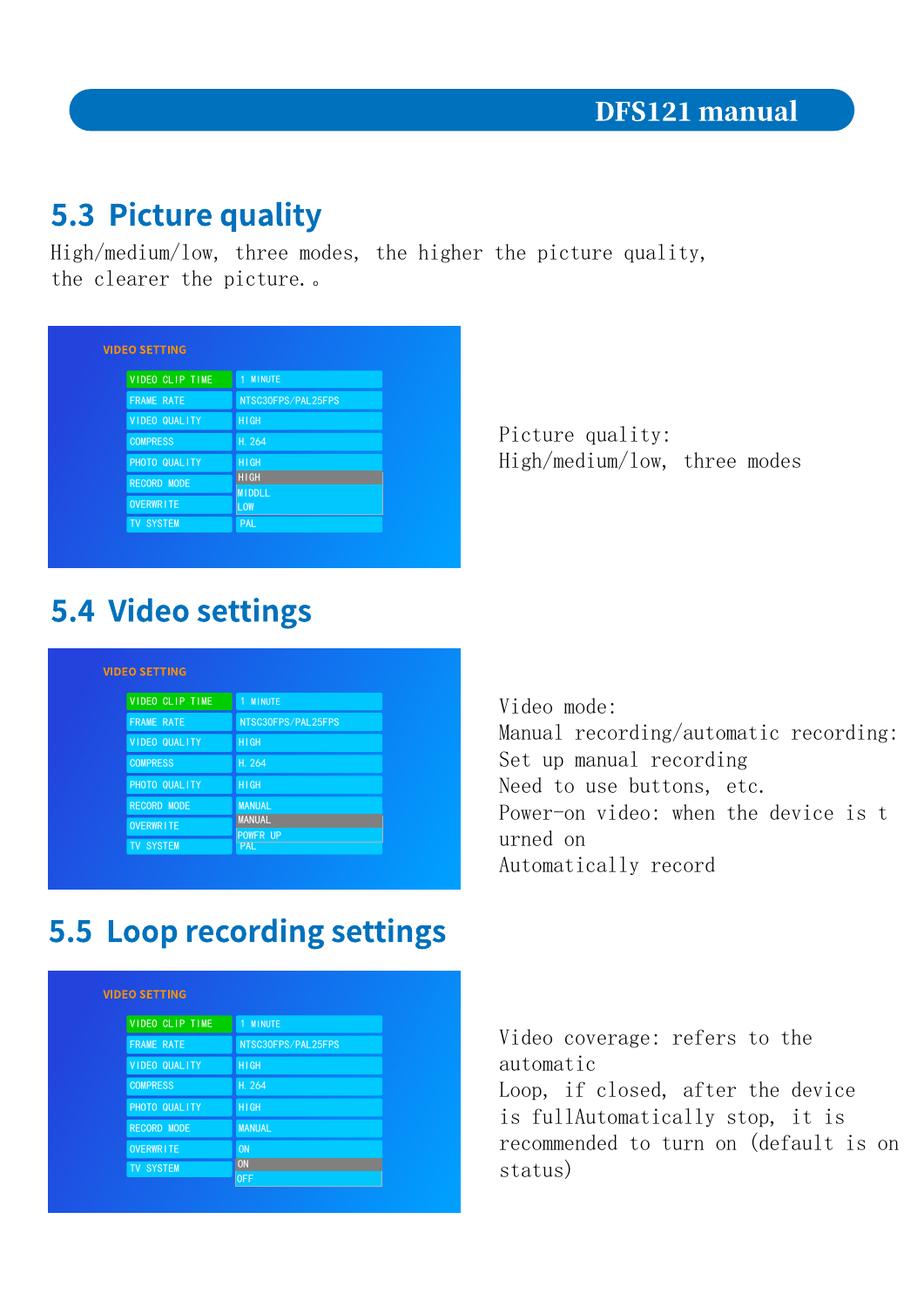## 5.6 Video format

| <b>VIDEO SETTING</b> |                    |
|----------------------|--------------------|
| VIDEO CLIP TIME      | 1 MINUTE           |
| <b>FRAME RATE</b>    | NTSC30FPS/PAL25FPS |
| VIDEO QUALITY        | <b>HIGH</b>        |
| <b>COMPRESS</b>      | H. 264             |
| PHOTO QUALITY        | <b>HIGH</b>        |
| <b>RECORD MODE</b>   | <b>MANUAL</b>      |
| <b>OVERWRITE</b>     | <b>ON</b>          |
| <b>TV SYSTEM</b>     | PAL                |
|                      | <b>PAL</b>         |
|                      | <b>NTSC</b>        |

System video format: Please make sure the system video formatWith input camera Keep the video format consistent Otherwise, the image will be abnormalOr no image.

first step



## Second step

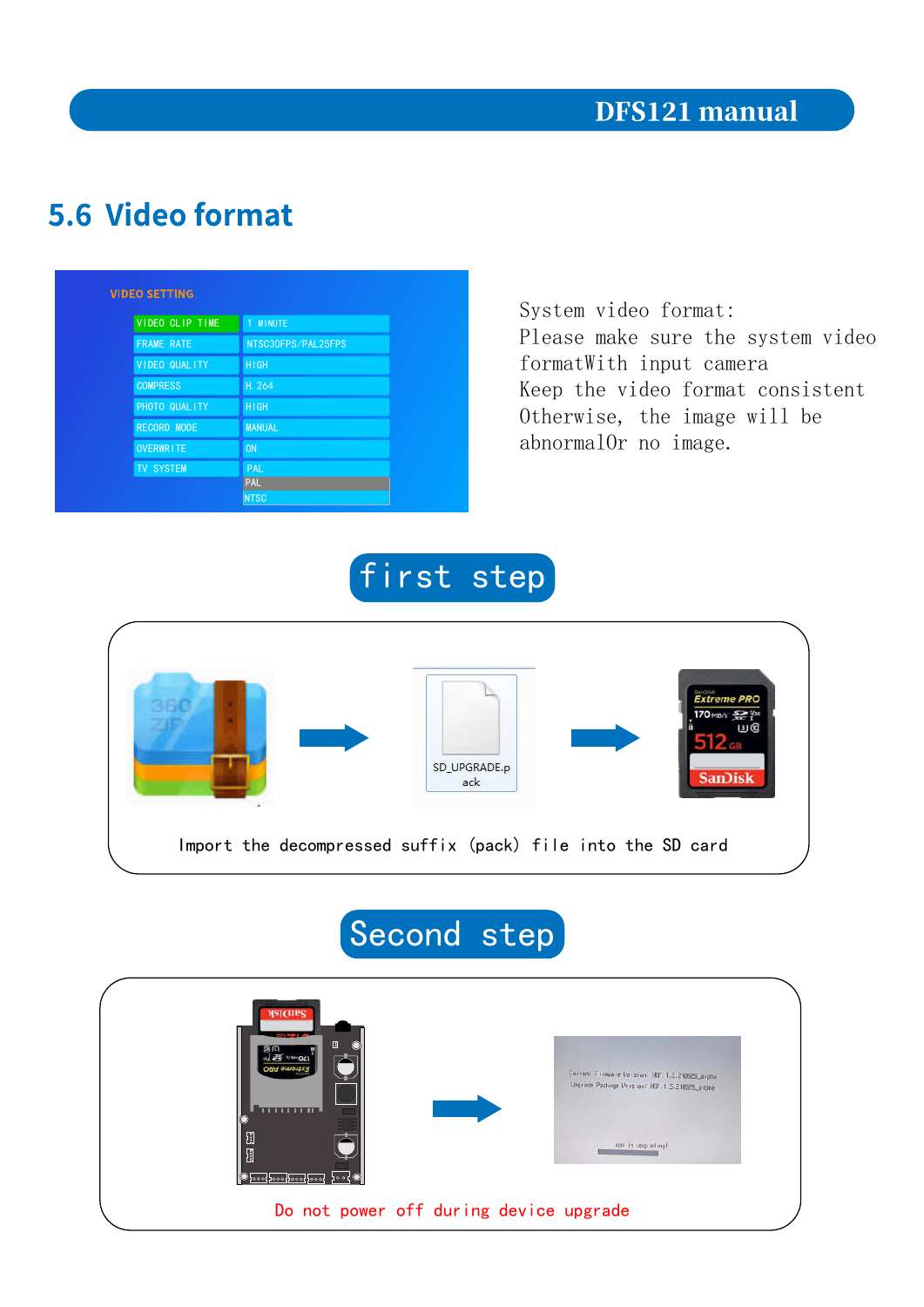## **6. Parameters Table**

| System language        | Include Chinese/English/German/Spain/Polish/French     |
|------------------------|--------------------------------------------------------|
| AV input               | CVBS NTSC PAL                                          |
| data storage           | SD card (support up to $512G$ )                        |
| voltage range          | Input $9-30V$                                          |
| Compression format     | H. $264/H.265$                                         |
| Video mode             | automatic / manual                                     |
| Video standard         | <b>CVBS</b>                                            |
| Video format           | MP4                                                    |
| Playback software      | VLC media pLayer/WINAMP                                |
| Operating temperature  | $-30^\circ$ $\sim$ +70 $^\circ$                        |
| size                   | 5cm $*6.7$ cm $*3$ (cm)                                |
| weight                 | Net weight 75 grams                                    |
| Control Method         | Remote control/button/serial port                      |
| Snap an image          | Support to capture pictures during recording           |
| Watermark              | Support watermark off                                  |
| Power protection       | Support overload, short circuit and reverse connection |
| reset                  | support                                                |
| Automatic coverage     | Optional whether to be overwritten                     |
| Power consumption      | 1.3W                                                   |
| Powerfailureprotection | Support abnormal power failure protection              |
| Mirror settings        | Support mirror setting                                 |
| Image adjustment       | Support image adjustment                               |
| Fastforwardandrewind   | support                                                |
| Play video jump        | press the up and down keys to jump to the next video   |
| USB read               | Connect to computer to read SD card data               |
| U disk storage         | To be developed                                        |
|                        |                                                        |